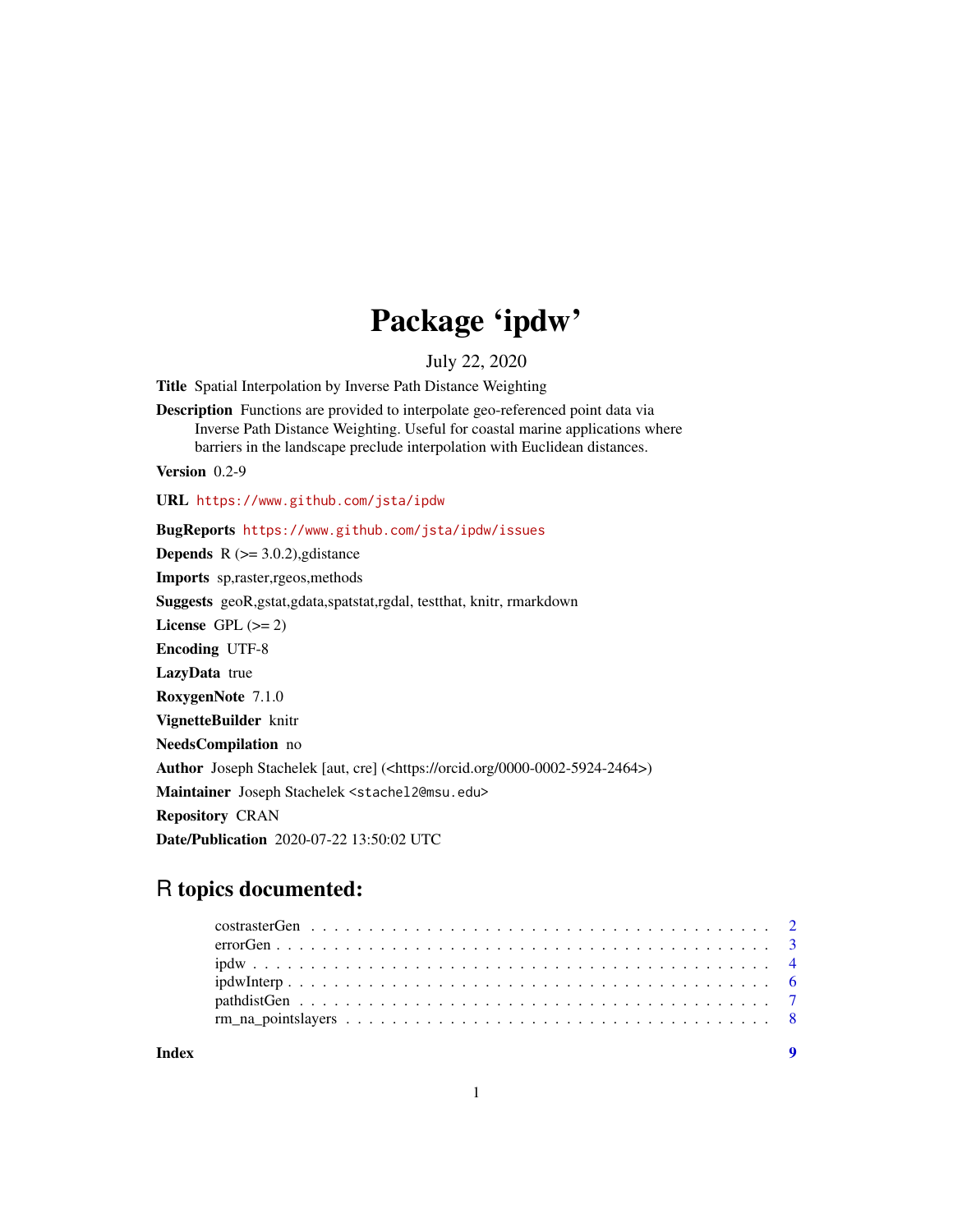<span id="page-1-0"></span>

#### Description

Generate a cost raster from an object of class SpatialPolygons, matrix, or SpatialPointsDataFrame

#### Usage

```
costrasterGen(xymat, pols, extent = "polys", projstr, resolution = 1)
```
#### Arguments

| xymat      | Matrix of coordinates or a SpatialPointsDataFrame object                                                                                                                         |
|------------|----------------------------------------------------------------------------------------------------------------------------------------------------------------------------------|
| pols       | SpatialPolygons object                                                                                                                                                           |
| extent     | Define extent based on extent of xymat/xyspdf (points) or pols (polys). Default<br>is polys.                                                                                     |
| projstr    | proj4 string defining the output projection. An error will be thrown if pro-<br>jstr does not match the projection of the extent target. Pass NULL for non-<br>geographic grids. |
| resolution | Numeric defaults to 1. See raster.                                                                                                                                               |

#### Details

Ensure that the projection of the xymat coordinates and pols match. This can be accomplished by running the projection command on both inputs. If they do not match use the spTransform command.

#### Value

RasterLayer

#### Author(s)

Joseph Stachelek

#### See Also

[spTransform-methods](#page-0-0), [rasterize](#page-0-0)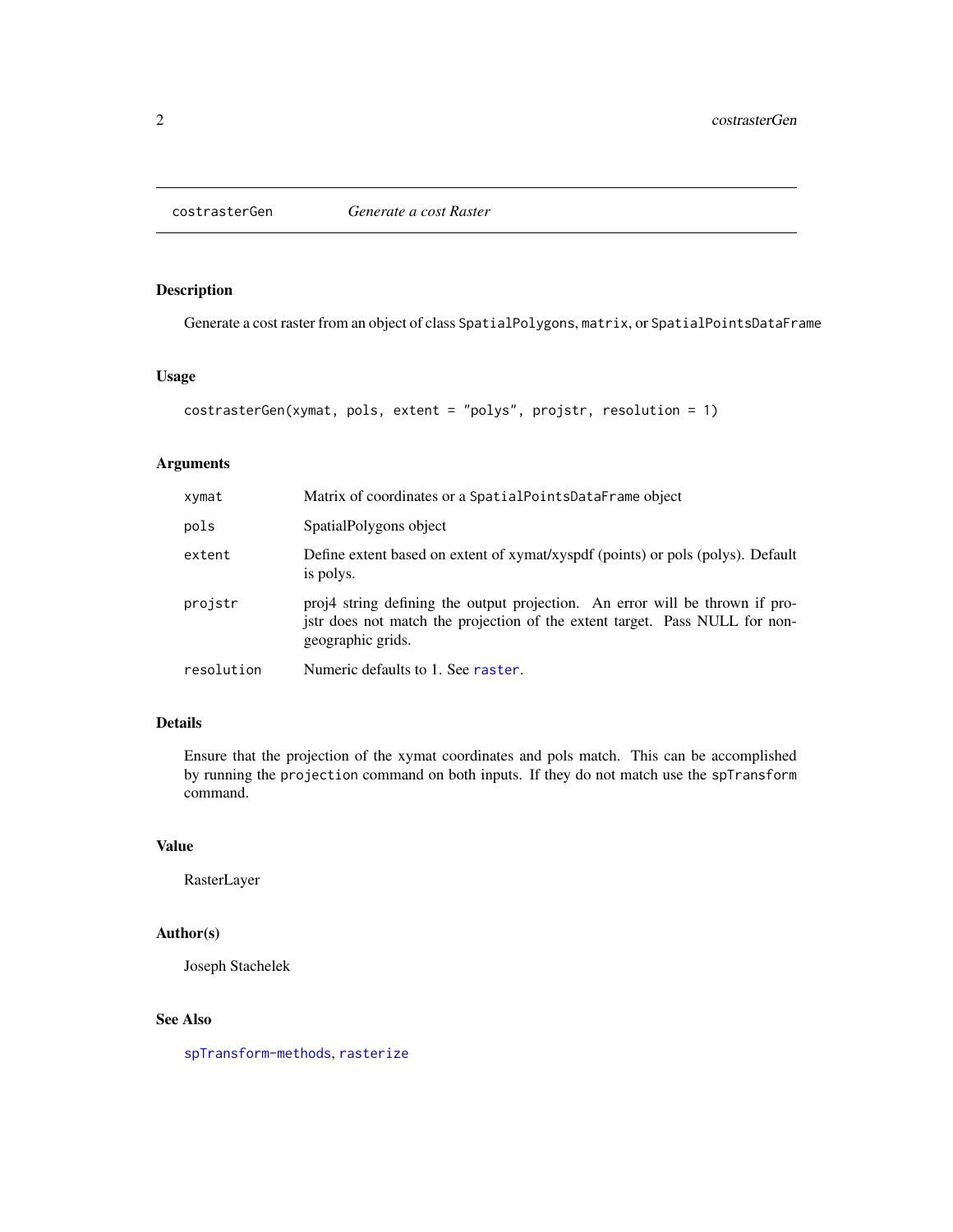#### <span id="page-2-0"></span>errorGen 33

#### Examples

```
## Not run:
Sr1 <- Polygon(cbind(c(0, 0, 1, 1, 0), c(0, 12, 12, 0, 0)))
Sr4 <- Polygon(cbind(c(9, 9, 10, 10, 9), c(0, 12, 12, 0, 0)))
Sr2 <- Polygon(cbind(c(1, 1, 9, 9, 1), c(11, 12, 12, 11, 11)))
Sr3 \leftarrow \text{Polygon}(\text{cbind}(c(1, 1, 9, 9, 1), c(0, 1, 1, 0, 0)))Sr5 \leq Polygon(cbind(c(4, 4, 5, 5, 4), c(4, 8, 8, 4, 4)))Srs1 <- Polygons(list(Sr1), "s1")
Srs2 <- Polygons(list(Sr2), "s2")
Srs3 <- Polygons(list(Sr3), "s3")
Srs4 <- Polygons(list(Sr4), "s4")
Srs5 <- Polygons(list(Sr5), "s5")
pols <- SpatialPolygons(list(Srs1, Srs2, Srs3, Srs4, Srs5), 1:5)
#using a matrix object
xy \text{mat} \leq -\text{matrix}(3, 3, \text{now} = 1, \text{ncol} = 2)costras <- costrasterGen(xymat, pols, projstr = NULL)
#plotting
plot(costras)
points(xymat)
## End(Not run)
```
errorGen *Generate interpolation error stats from validation datasets*

#### Description

Generate error statistics from validation point datasets overlaid on a raster surface

#### Usage

```
errorGen(
  finalraster,
  validation.spdf,
  validation.data,
 plot = FALSE,
  title = ")
```
#### Arguments

finalraster RasterLayer object validation.spdf SpatialPointsDataFrame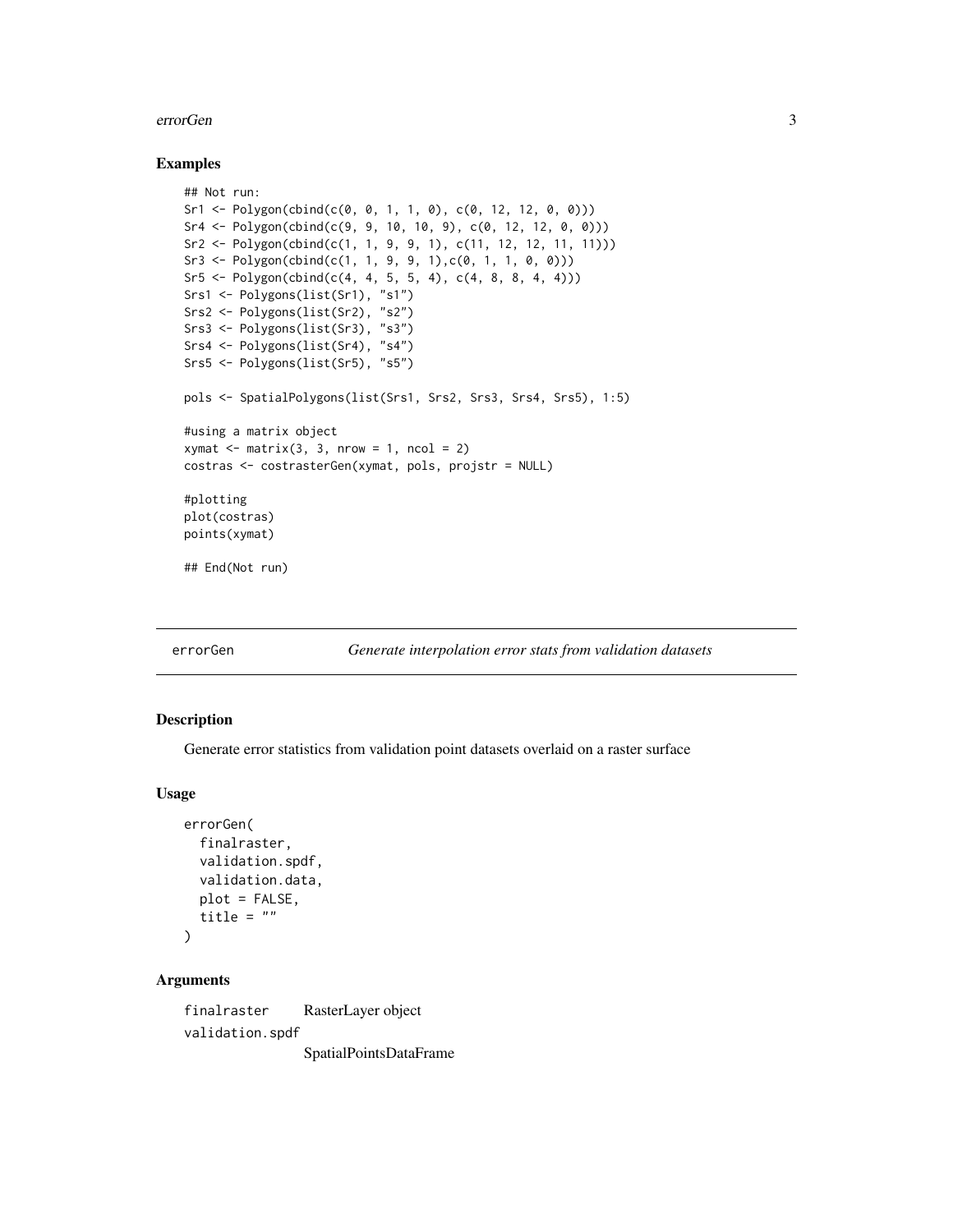<span id="page-3-0"></span>

| validation.data |                           |
|-----------------|---------------------------|
|                 | data.frame                |
| plot            | logical. Plot comparison? |

| Plot labels<br>title |
|----------------------|
|                      |

#### Value

List of error statistics

#### Author(s)

Joseph Stachelek

#### Examples

```
validation.data \leq data.frame(rnorm(10, mean = 0.2, sd = 1))
names(validation.data) <- c("validation")
validation.spdf <- validation.data
validation.data <- as.numeric(unlist(validation.data))
xy \leq - data.frame(x = c(0:9), y = rep(1, 10))
coordinates(validation.spdf) <- xy
m <- matrix(NA, 1, 10)
out.ras \leq raster(m, xmn = 0, xmx = ncol(m), ymn = 0, ymx = nrow(m))
out.ras[] \le validation.data + rnorm(ncell(out.ras), mean = 0.01, sd = 0.2)
```

```
valid.stats <- errorGen(out.ras, validation.spdf, validation.data, plot = TRUE,
title = "Validation Plot")
valid.stats
```
ipdw *Inverse Path Distance Weighting*

#### Description

Interpolate geo-referenced point data using inverse path distance weighting.

#### Usage

```
ipdw(
  spdf,
 costras,
  range,
 paramlist,
  overlapped = FALSE,
 yearmon = "default",
  removefile = TRUE,
  step = 16,
```
4 ipdw strategies and the strategies of the strategies of the strategies of the strategies of the strategies of the strategies of the strategies of the strategies of the strategies of the strategies of the strategies of th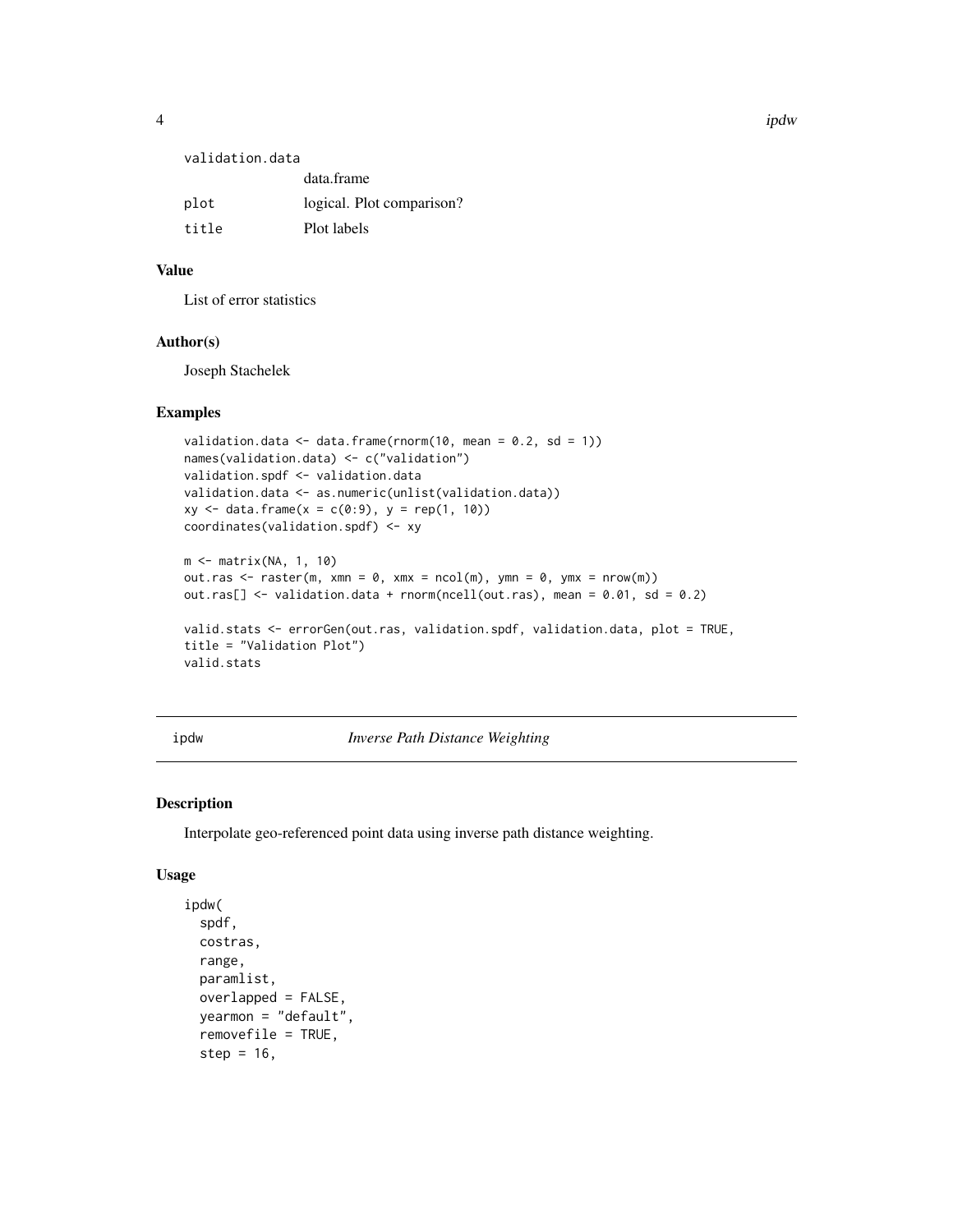ipdw 5

```
dist\_power = 1,
  trim_rstack = FALSE
\lambda
```
#### Arguments

| spdf        | SpatialPointsDataFrame object                                                 |
|-------------|-------------------------------------------------------------------------------|
| costras     | RasterLayer. Cost raster                                                      |
| range       | numeric. Range of interpolation neighborhood                                  |
| paramlist   | character. String representing parameter names                                |
| overlapped  | logical. Default is FALSE, specify TRUE if some points lie on top of barriers |
| yearmon     | character. String specifying the name of the spdf                             |
| removefile  | logical. Remove files after processing?                                       |
| step        | numeric. Number of sub loops to manage memory during raster processing.       |
| dist_power  | numeric. Distance decay power (p)                                             |
| trim_rstack | logical. Trim the raster output by the convex hill of spdf                    |

#### Details

This is a high level function that interpolates a SpatialPointsDataFrame object in a single pass.

Points must be located within a single contiguous area. The presence of "landlocked" points will cause errors. It may be necessary to increase the value assigned to land areas when using a large range value in combination with a large sized cost rasters (grain x extent). In these cases, the value of land areas should be increased to ensure that it is always greater than the maximum accumulated cost path distance of any given geo-referenced point.

#### Value

RasterLayer

#### Author(s)

Joseph Stachelek

#### Examples

# see vignette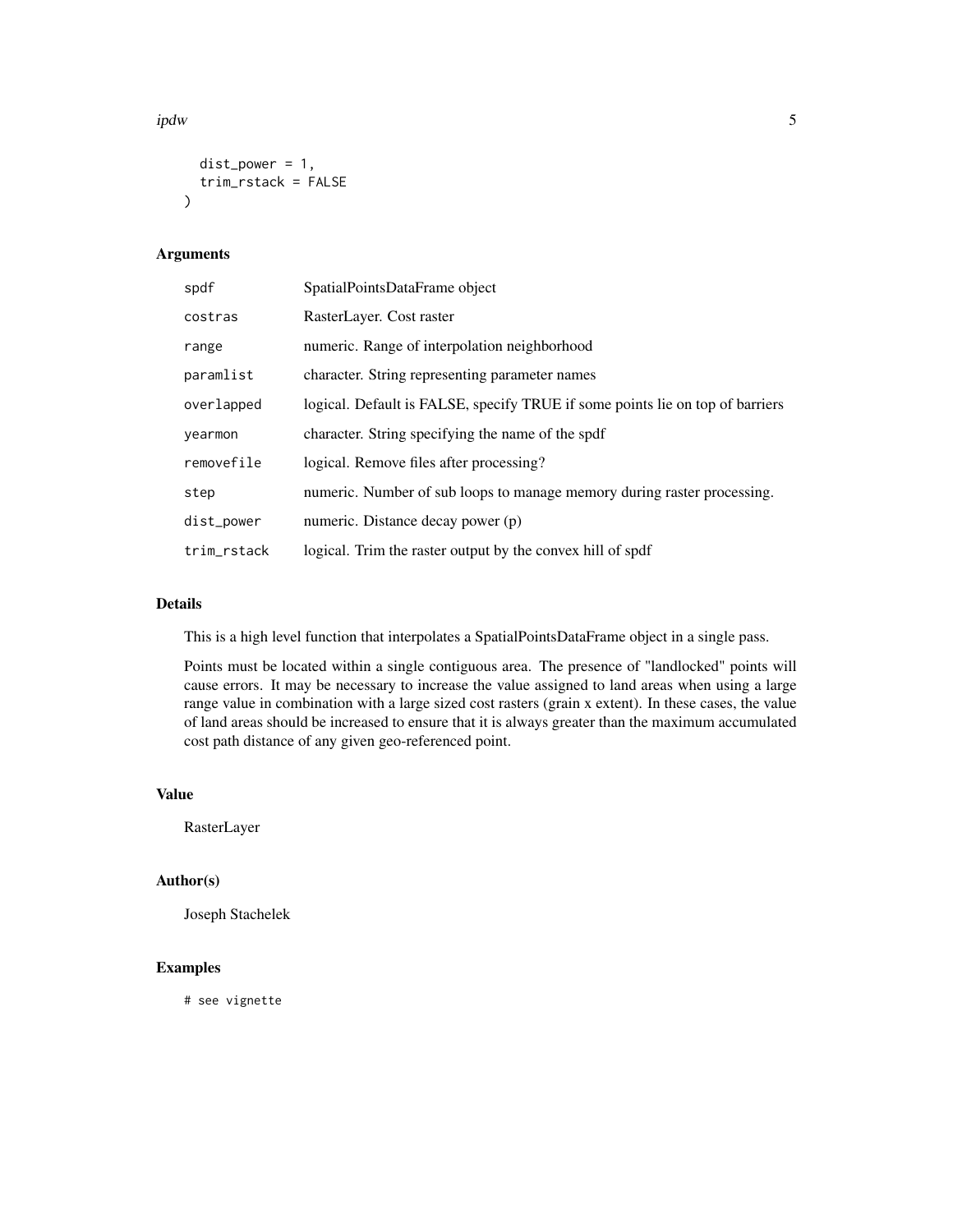<span id="page-5-0"></span>

#### Description

This function takes a rasterstack of pathdistances and generates surfaces by weighting parameter values by these distances

#### Usage

```
ipdwInterp(
  spdf,
  rstack,
  paramlist,
  overlapped = FALSE,
  yearmon = "default",
  removefile = TRUE,
  dist\_power = 1,
  trim_rstack = FALSE
)
```
#### Arguments

| spdf        | SpatialPointsDataFrame object                                                 |
|-------------|-------------------------------------------------------------------------------|
| rstack      | RasterStack of path distances                                                 |
| paramlist   | character. String representing parameter names                                |
| overlapped  | logical. Default is FALSE, specify TRUE if some points lie on top of barriers |
| yearmon     | character. String specifying the name of the spdf                             |
| removefile  | logical. Remove files after processing?                                       |
| dist_power  | numeric. Distance decay power (p)                                             |
| trim_rstack | logical. Trim the raster stack by the convex hull of spdf                     |

#### Details

Under the hood, this function evaluates:

$$
V = \frac{\sum\limits_{i=1}^n v_i \frac{1}{d_i^p}}{\sum\limits_{i=1}^n \frac{1}{d_i^p}}
$$

where d is the distance between prediction and measurement points,  $v_i$  is the measured parameter value, and p is a power parameter.

#### Value

RasterLayer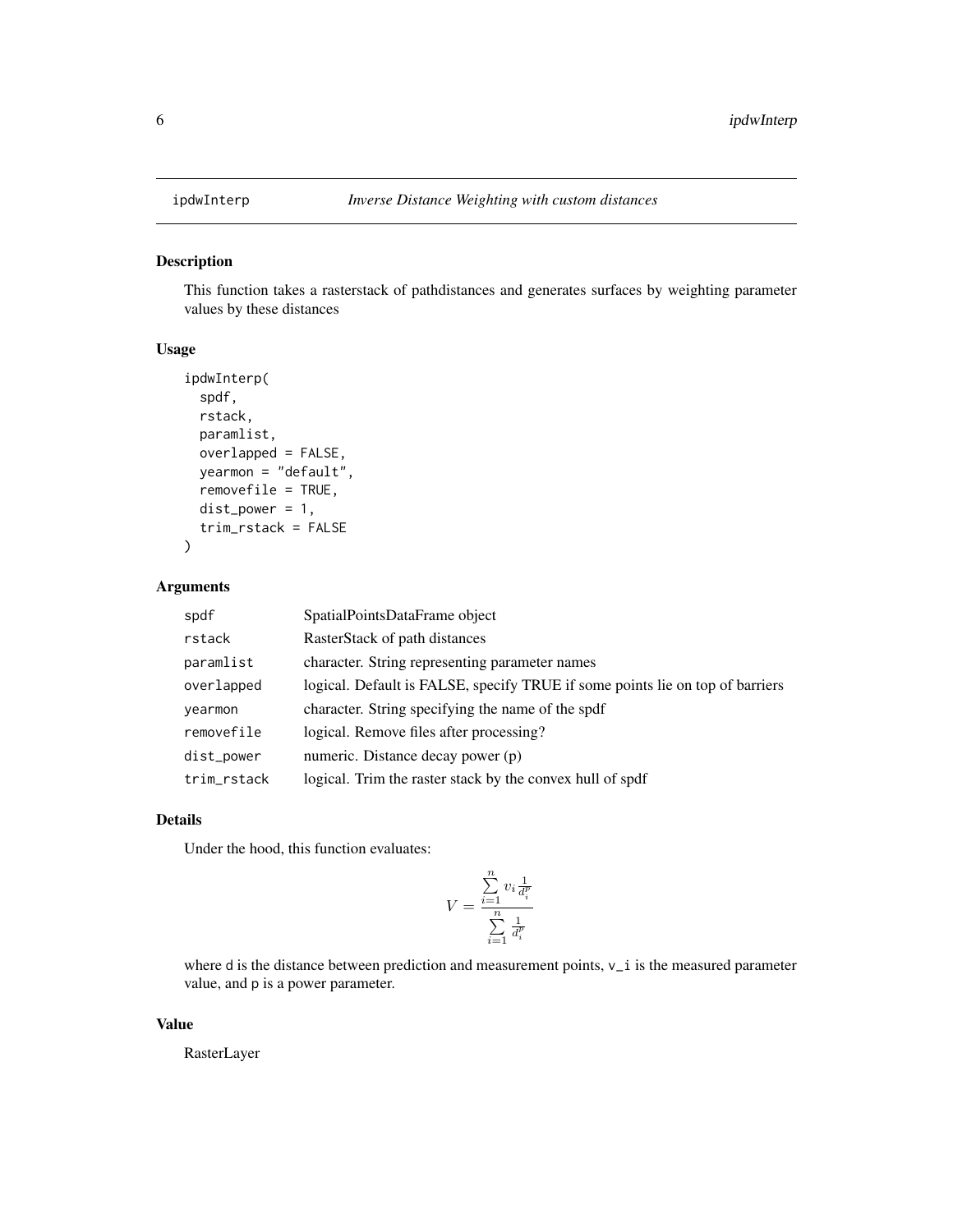#### <span id="page-6-0"></span>pathdistGen 7

#### Author(s)

Joseph Stachelek

#### Examples

```
spdf <- data.frame(rnorm(2))
xy \le - \text{data-frame}(x = c(4, 2), y = c(8, 4))coordinates(spdf) <- xy
m <- matrix(NA, 10, 10)
costras <- raster(m, xmn = 0, xmx = ncol(m), ymn = 0, ymx = nrow(m))
# introduce spatial gradient
costras[] <- runif(ncell(costras), min = 1, max = 10)
for(i in 1:nrow(costras)){
  costras[i,] <- costras[i,] + i
 costras[,i] <- costras[,i] + i
}
rstack <- pathdistGen(spdf, costras, 100, progressbar = FALSE)
final.raster <- ipdwInterp(spdf, rstack, paramlist = c("rnorm.2."), overlapped = TRUE)
plot(final.raster)
plot(spdf, add = TRUE)
```

| pathdistGen | Generate a stack of path distance raster objects |  |
|-------------|--------------------------------------------------|--|
|             |                                                  |  |

#### Description

Generate a stack of path accumulated distance raster objects

#### Usage

pathdistGen(spdf, costras, range, yearmon = "default", progressbar = TRUE)

#### Arguments

| spdf        | SpatialPointsDataFrame object                     |
|-------------|---------------------------------------------------|
| costras     | RasterLayer cost raster                           |
| range       | numeric. Range of interpolation neighborhood      |
| yearmon     | character. String specifying the name of the spdf |
| progressbar | logical show progressbar during processing?       |

#### Value

RasterStack object of path distances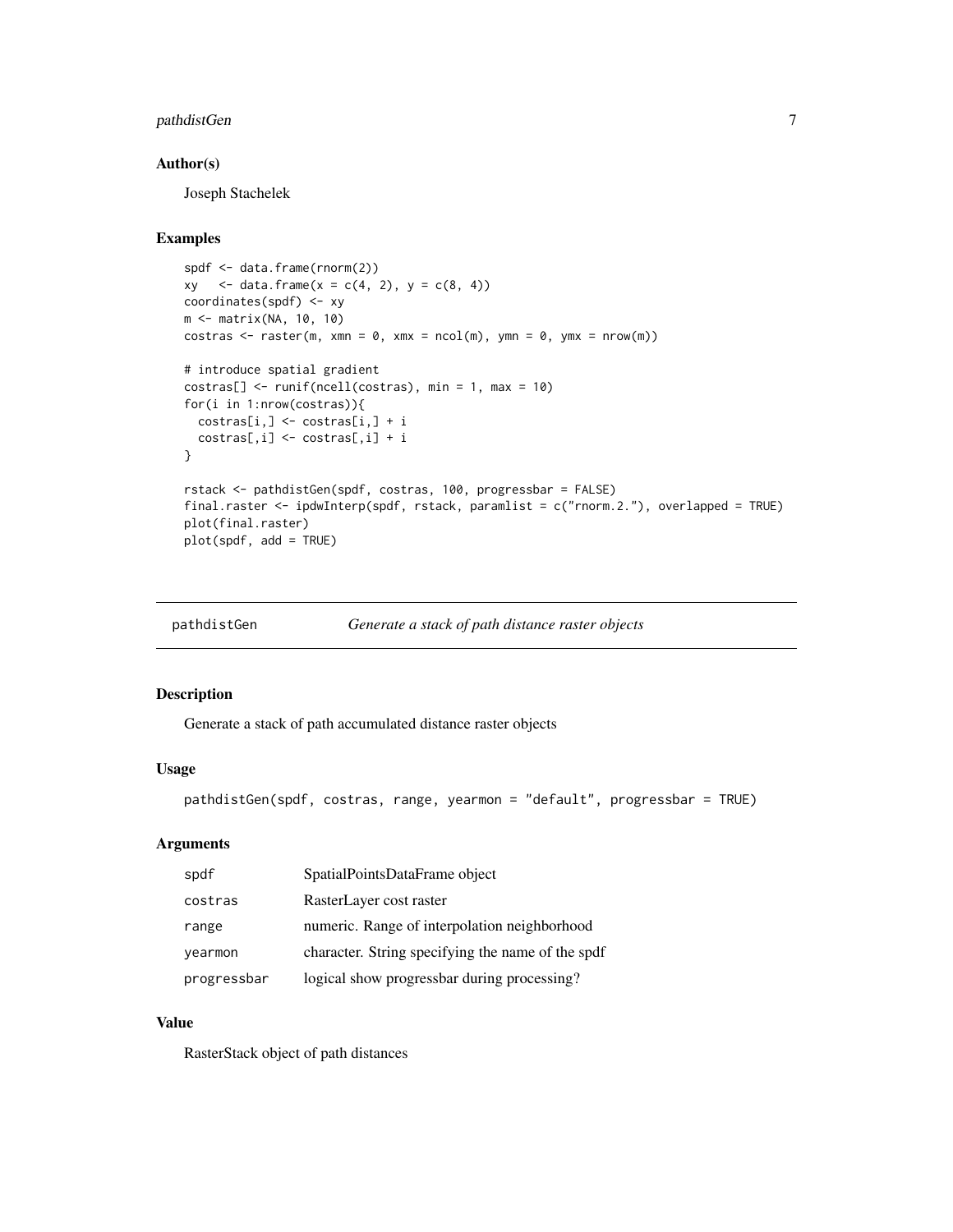#### <span id="page-7-0"></span>Author(s)

Joseph Stachelek

#### Examples

```
spdf <- data.frame(rnorm(2))
xy \leq -\text{data-frame}(x = c(4, 2), y = c(8, 4))coordinates(spdf) <- xy
m <- matrix(NA, 10, 10)
costras <- raster(m, xmn = 0, xmx = ncol(m), ymn = 0, ymx = nrow(m))
costras[] \leftarrow runif(ncell(costras), min = 1, max = 10)#introduce spatial gradient
for(i in 1:nrow(costras)){
costras[i,] <- costras[i,] + i
costras[,i] <- costras[,i] + i
}
rstack <- pathdistGen(spdf, costras, 100, progressbar = FALSE)
```
rm\_na\_pointslayers *Remove NA SpatialPointsDataFrame features and drop corresponding raster stack layers*

#### Description

Remove NA SpatialPointsDataFrame features and drop corresponding raster stack layers

#### Usage

```
rm_na_pointslayers(param_name, spdf, rstack)
```
#### Arguments

| param_name | character name of data column |
|------------|-------------------------------|
| spdf       | SpatialPointsDataFrame object |
| rstack     | RasterStack or RasterBrick    |